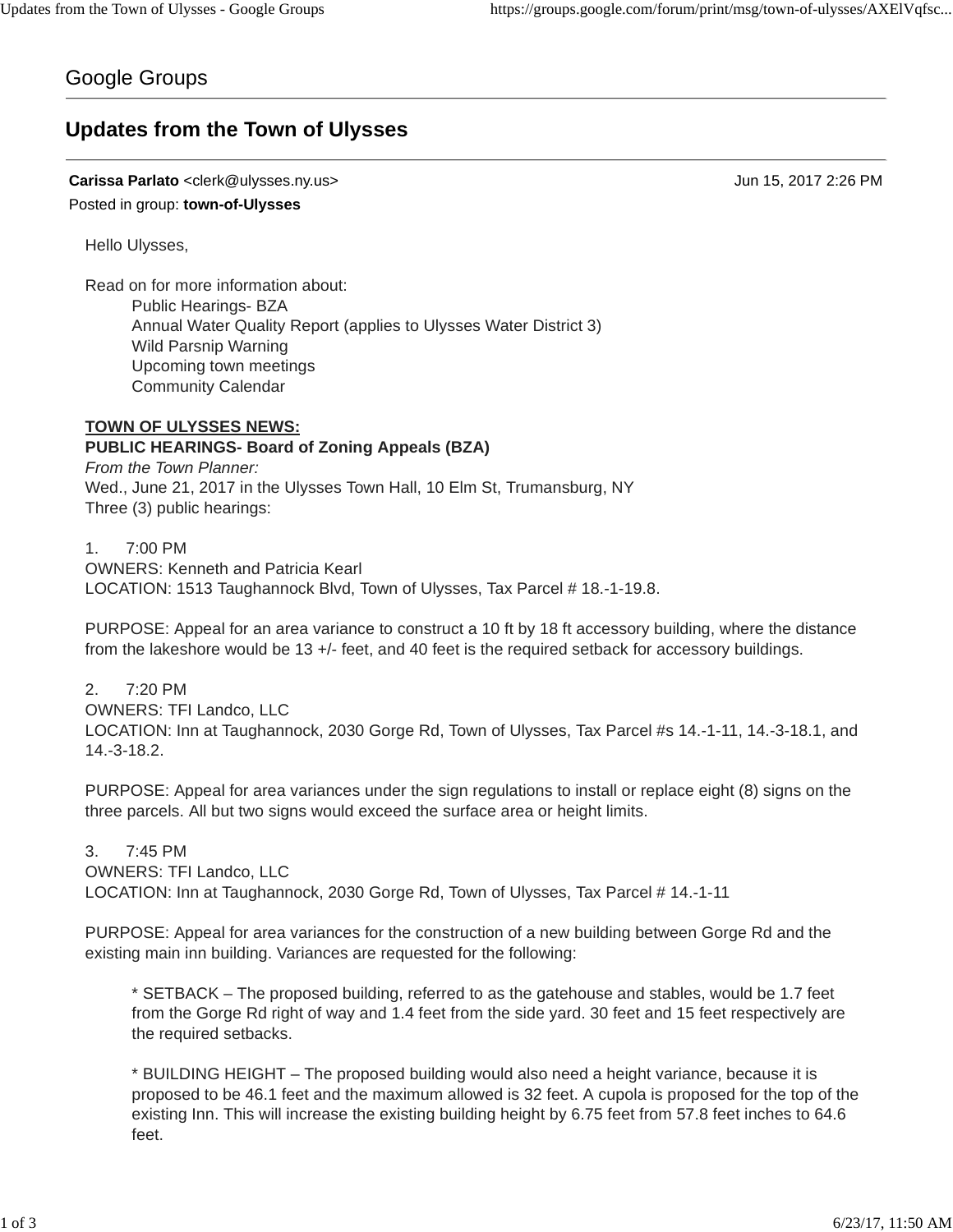\* NOISE – The applicant is requesting a variance to the noise standard in order to extend the 90 dBa limit from 11:00 p.m. to 1:30 a.m.

# FOR MORE INFORMATION:

The full agenda and applications materials are available here: http://ulysses.ny.us/calendar/?cmd=view&event=2215&category=Government They are also open to inspection at the Zoning Office, Town of Ulysses.

Persons wishing to appear at such hearing may do so in person or by other representative. Communications in writing in relation thereto may be filed with the Zoning Office at Kiley@ulysses.ny.us or at the following address: Town of Ulysses Zoning Office, 10 Elm St, Trumansburg, NY 14886

## **AWQR (Annual Water Quality Report)**

Bolton Point, who supplies water to Town of Ulysses Water District 3 (Jacksonville area), via the Town of Ithaca, has released their Annual Water Quality report. View it here: http://www.ulysses.ny.us/pages/currentissues/136/2017-annual-water-quality-report-awqr-for-water-district-3/

# **WARNING: WILD PARSNIP CAN CAUSE SEVERE BURNS**

#### *From the Town Supervisor:*

Wild parsnip is just about to flower in our area. If you are mowing or weeding please take precautions by either avoiding the plant or covering your skin to avoid any contact with the plant parts. The plant is 3 to 4 feet tall with a yellow flower similar to dill or Queen Ann's Lace.

Wild parsnip produces a compound in its leaves, stems, flowers and seeds that can cause intense, localized burning, rash, blistering and discoloration when the sap on the skin is exposed to sunlight. It is not an allergic reaction, it is a chemical burn brought on by an increase in the skin's sensitivity to sunlight. Affected areas can remain discolored and sensitive to sunlight for up to two years.

For more information, visit http://www.dec.ny.gov/animals/105364.html

## **VILLAGE OF TRUMANSBURG NEWS:**

Although Village of Trumansburg residents are also Town of Ulysses residents, the village has its own government. Visit their new and improved website here for updates: http://trumansburg-ny.gov/

## **UPCOMING TOWN MEETINGS:** (All are open to the public and meet at the Town Hall)

All town meetings are held at the town hall at 10 Elm St., Trumansburg, unless noted otherwise. For agendas and other meeting information, click on the event on the calendar here: http://ulysses.ny.us /calendar/?category=Government

## **CHECK OUT THE COMMUNITY CALENDAR!**

Check our community calendar at http://www.ulysses.ny.us/calendar/. You can also submit your own events.

-------------------------------------------------------------------------------------------------------------------------------

Forward this message to anyone else that you think would be interested. We'd love to connect with more residents. To send questions or comments, or be removed from this list, please e-mail clerk@ulysses.ny.us. -----

Best, Carissa Parlato Ulysses Town Clerk Office hours: 8am-4pm, M-F (After hours by appt.)